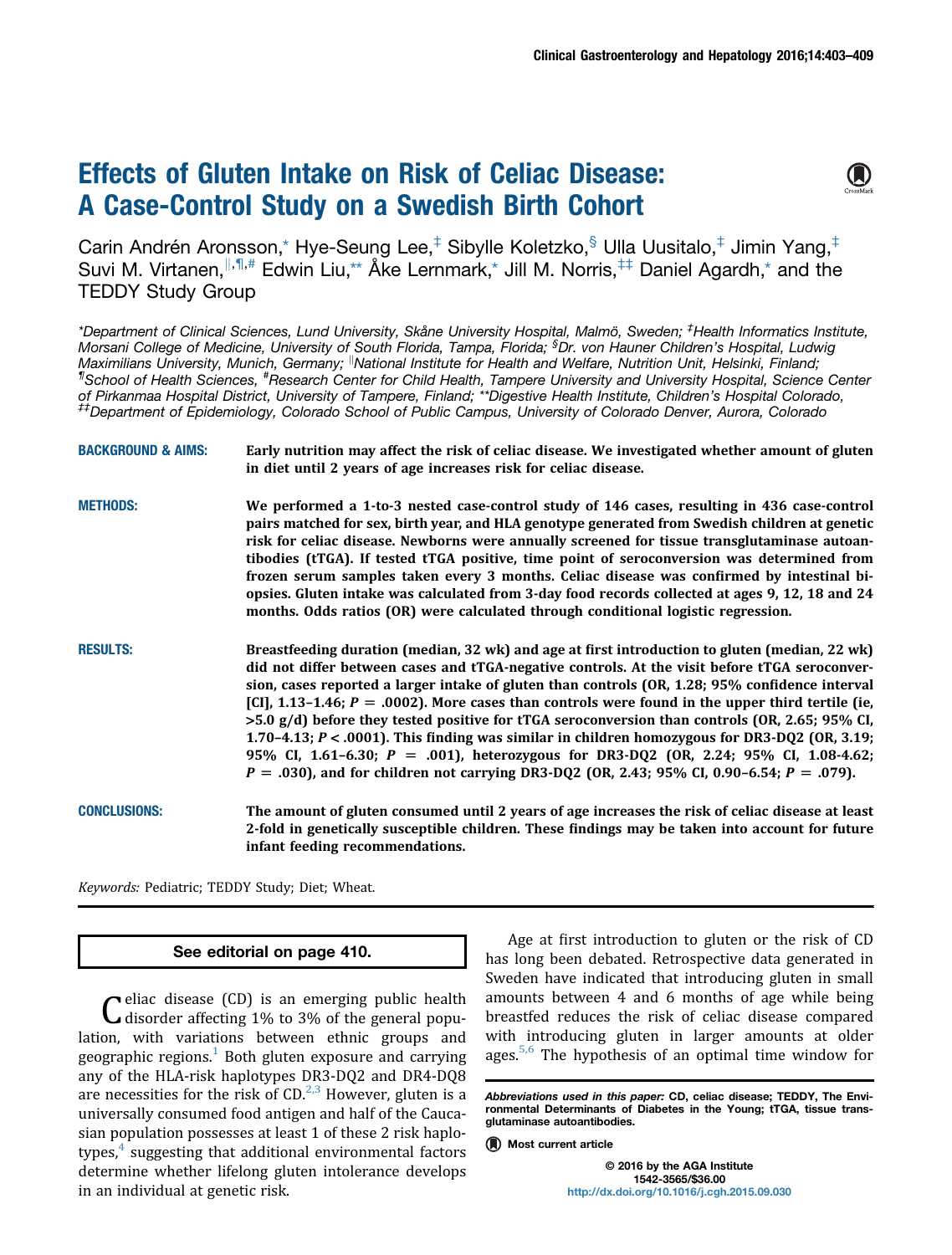inducing tolerance to gluten recently was questioned by results of prospective cohort studies.<sup>[7,8](#page-6-0)</sup> Furthermore, 2 recent randomized controlled intervention studies failed to show an effect of timing of gluten introduction on risk of CD, and neither study directly examined the impact of the quantity of gluten intake.<sup>[9,10](#page-6-0)</sup> Although retrospective data from Sweden pointed to the importance of quantity of gluten intake for risk of  $CD<sup>11</sup>$  $CD<sup>11</sup>$  $CD<sup>11</sup>$  no prospective studies free of recall bias have been performed to date.

The Environmental Determinants of Diabetes in the Young (TEDDY) study is an international prospective birth cohort study following up genetically susceptible children in search of environmental factors associated with type 1 diabetes and  $CD$ <sup>[12](#page-6-0)</sup> TEDDY has previously confirmed that the risk for celiac disease by 5 years of age is dependent on HLA genotype, and that children with the highest-risk group (ie, homozygous for DR3/DQ2) develop CDassociated autoantibodies to tissue transglutaminase (tTGA) much earlier compared with children carrying a single or no DR3-DQ2 haplotype.<sup>[13](#page-6-0)</sup> In addition, Swedish TEDDY participants are at the highest risk for CD at an early age compared with participants in other TEDDY countries.<sup>[13](#page-6-0)</sup> Swedish infants traditionally receive glutencontaining follow-up formulas and porridge during the first 2 years of life.<sup>[14](#page-6-0)</sup> Although Swedish TEDDY participants are introduced to gluten earlier than children in the other countries, the age at which gluten was introduced did not explain why Swedish children were at increased risk for CD in the TEDDY study. $8$  In this study, we investigated if the amount of gluten intake during the first 2 years of life is a risk factor for CD.

### Patients and Methods

#### Study Population

The TEDDY study was conducted in 6 clinical centers in Finland, Germany, Sweden, and the United States, and was approved by local Institutional Review Boards and monitored by an External Advisory Board formed by the National Institutes of Health.<sup>[15](#page-6-0)</sup> Between September 2004 and February 2010, a total of 424,788 newborns were HLA genotyped at 1 of these 6 sites and were eligible if they had one of the following HLA genotypes: DR3-DQ2/ DR4-DQ8, DR4-DQ8/DR4-DQ8, DR4-DQ8/DR8, DR3- DQ2/DR3-DQ2, DR4-DQ8/DR4b, DR4-DQ8/DR1, DR4- DQ8/DR13, DR4-DQ8/DR9, or DR3-DQ2/DR9.<sup>[16](#page-6-0)</sup> Of the screened newborns, 48,140 were from the Swedish site, of whom 3723 (7.7%) were HLA-eligible and invited to participate in a 15-year follow-up period. Written informed consent was obtained from parents or primary caretakers in 2525 of the 3723  $(68%)$ .<sup>[16](#page-6-0)</sup>

Annual screening for CD starts from the age of 2 years with tTGA using radiobinding assays as described elsewhere. $^{17}$  $^{17}$  $^{17}$  Earlier blood samples collected from birth and onward were analyzed retrospectively to determine the age of seroconversion in cases with tTGA positivity.<sup>[13](#page-6-0)</sup>

Children who tested positive for tTGA in 2 consecutive samples were defined as persistently tTGA positive and referred to their health care provider for evaluation of CD with an intestinal biopsy. A biopsy showing a Marsh score of 2 or greater in tTGA-positive children proved  $CD<sup>13</sup>$  $CD<sup>13</sup>$  $CD<sup>13</sup>$  At time of this study, 2062 of the Swedish children had been screened for tTGA, of whom 330 were persistently tTGA positive and 147 were diagnosed with CD ([Supplementary Figure 1\)](#page-9-0).

### Study Design

A 1-to-3 matched nested case-control study was conducted on Swedish children screened for tTGA. Cases were defined as children with biopsy-confirmed CD. All controls were tTGA negative within 45 days of the case's age of seroconversion of tTGA and free of biopsyconfirmed CD within 45 days of the cases age at biopsy. Age at seroconversion of tTGA was set as the age when the first positive sample was drawn. Sex and HLA genotype (ie, the number of DR3-DQ2 alleles) were chosen as matching factors.<sup>[13](#page-6-0)</sup> Controls also were matched to the cases for birth year to control for changes in nutrient and food composition in commercial baby foods available on the Swedish market during the followup period. Three controls per case were selected randomly from subjects who met these matching criteria. Among the 147 children who were diagnosed with CD, 1 child did not have any eligible controls and another child had only 1 eligible control. In all, the analysis included 436 case-control pairs from 146 cases. Six cases (4%) and 13 (3%) controls had a first-degree relative with CD. The median age of seroconversion to tTGA was 24 months (range, 10–86 mo), and the median age at diagnosis was 38 months (range, 15–102 mo).

#### Dietary Assessment

Information about breastfeeding duration (exclusive and total breastfeeding) and timing of introduction of gluten-containing cereals were collected every 3 months through a booklet given to the parents at study entry, which has been described in detail elsewhere.<sup>[8](#page-6-0)</sup> Data on overall food consumption were collected by a 24-hour recall at the first clinic visit (age, 3–4.5 mo) and by 3-day food records at clinic visits at 6, 9, 12, 18, and 24 months of age. $^{18}$  $^{18}$  $^{18}$  Parents were asked to keep a food record covering all foods and drinks consumed by the child for the given 3 days (ideally, 2 weekdays and 1 weekend day) before the scheduled visit. Parents were given instructions on how to fill out the records by trained study personnel. They were advised not to change the eating habits of the child during the time they were completing the food record. Written instructions and guidance were provided to the families. If the primary caregiver indicated that the child had started attending daycare, separate food records were provided for the daycare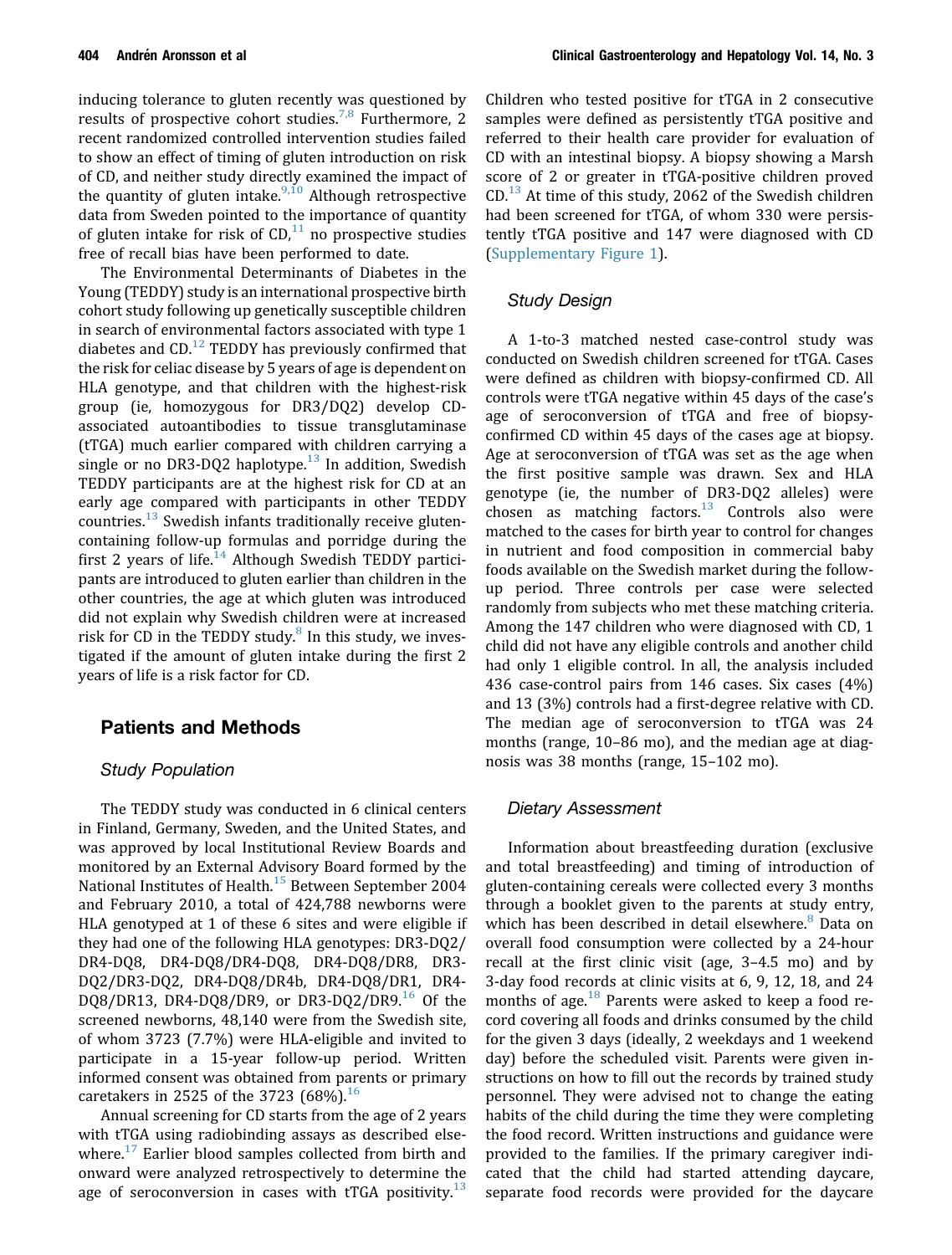personnel to complete. At each clinical visit, the food records were reviewed by a study nurse. Probing about missing or unclear information was obtained by face-toface interview during the visit. Brand names were requested for all commercial baby foods. Portion sizes were estimated using household measures, drawings, and pictures from a booklet. Each set of photographs of foods and dishes contained 4 to 5 portion sizes in increasing order. Drawings and shapes of other types of foods such as bread, cakes, and pizza also were included. For soft bread, drawings of actual size of bread slices and thicknesses were provided. The booklet was handed out to the families at study entry and used at home when keeping the food records.

Gluten-containing foods included products and composite dishes (such as pizza and sandwiches) with wheat, rye, and barley, but not oats. Oats consists of proteins that will not lead to the same intestinal damage as wheat, rye, and barley, and therefore were treated as a non– gluten-containing cereal.<sup>[19](#page-6-0)</sup> The food database and connected software enables the summarization of intake of each food and food group.<sup>[20](#page-6-0)</sup> Recipes were created to describe ingredients in dishes. For commercial baby foods containing gluten, specific recipes were created for each brand name based on the ingredient list. The Swedish National Food Composition Database was used as a source for nutrient content and standard recipes of foods such as bread, sweet bakery, pancakes, pizza, and so forth. $^{21}$  $^{21}$  $^{21}$  Unique user recipes provided by the parents were added and used in the local database. All recipes were broken down to ingredients, and intake of glutencontaining flours was summarized and the mean intake of the 3-day recording period was calculated as grams per day. The daily gluten intake was calculated from the amount of vegetable protein in gluten-containing flours and then multiplied by a factor of  $0.8<sup>22</sup>$  $0.8<sup>22</sup>$  $0.8<sup>22</sup>$  At the age of 6 months, 97% of the children's families had submitted complete food records, and 84% of the food records were submitted at the age of 24 months.

#### Statistical Analyses

The Kruskal–Wallis test was used to compare the age of tTGA seroconversion in the cases by sex, birth year, and HLA. Conditional logistic regression was used to compare characteristics in cases with those in matched controls. Gluten intake was estimated from the 3-day food records at the visit before the cases seroconverted to tTGA. The estimate at the visit before the tTGA seroconversion was analyzed, as well as total intake, which was defined as the sum of the estimates from all visits up to the visit before the tTGA seroconversion. For cases whose age of seroconversion was older than 24 months, the visit at 24 months of age was used as the visit before seroconversion. The estimated amount of gluten intake at the visit before the tTGA seroconversion was analyzed both as a continuous variable (g/d) and as a trichotomous variable based on tertiles of quantity (ie, low  $\left[ < \frac{3.4 \text{ g}}{d} \right]$ , medium  $\left[ 3.4 - 5.0 \right]$  $g/d$ , and high [ $>5.0$   $g/d$ ]). The Kaplan–Meier estimates of time to tTGA seroconversion for cases, stratified by tertile of amount of gluten intake, were plotted. For controls currently negative for tTGA, the censored time was the age at collection of the last sample negative for tTGA. For controls currently positive for tTGA, the censored time was the age at collection of the initial sample positive for tTGA. All statistical analyses were performed using SAS, version 9.4 (SAS Institute, Inc, Cary, NC). All reported  $P$  values were 2-sided without multiple testing correction, and P values less than .05 were considered to represent statistical significance.

#### Results

Age at first introduction to gluten, breastfeeding duration, or having a first-degree relative with CD were considered as potential confounders, but none of the variables had an impact on the results and therefore were not included in the final analysis. Matching factors and age of seroconversion are described in [Table 1.](#page-3-0)

#### Gluten Intake in Cases and Controls

Total and exclusive breastfeeding duration and age at first introduction to gluten-containing cereals (wheat, rye, or barley) did not differ between cases and controls ([Table 2\)](#page-3-0). Cases reported a higher gluten intake than the matched controls [\(Table 3\)](#page-4-0). If cases and controls with a first-degree relative with CD were excluded, the results were in the same direction (data not shown).

One unit (g/d) increase of gluten before seroconversion of tTGA was associated with a 28% increase in risk of CD ( $P = .0002$ ). Because 14 cases were missing gluten intake data at the visit before seroconversion (2 cases at the 18-month visit and 12 cases at the 24-month visit), 385 pairs from 132 cases were analyzed for the gluten intake before seroconversion of tTGA ([Table 4\)](#page-4-0). Gluten intake reported by cases was higher at all ages beginning at 12 months, continuing with a trend toward higher intake at 18 months, and again significantly higher intake was seen at the age of 24 months. Moreover, children who received amounts of gluten in the upper tertile (ie, high gluten intake) were at more than a 2-fold higher risk for CD than those who consumed less (OR, 2.65; 95% CI, 1.70–4.13;  $P < .0001$ ). [Figure 1](#page-5-0) shows the Kaplan–Meier plot by 3 groups categorized by tertiles (low, medium, high intake).

### Gluten Intake in Cases According to HLA Genotype

Gluten intake at the visit before seroconversion of tTGA was not different among cases homozygous for DR3-DQ2 (median, 4.8 g; quartile 1 (Q1), 3.2; Q3, 5.9),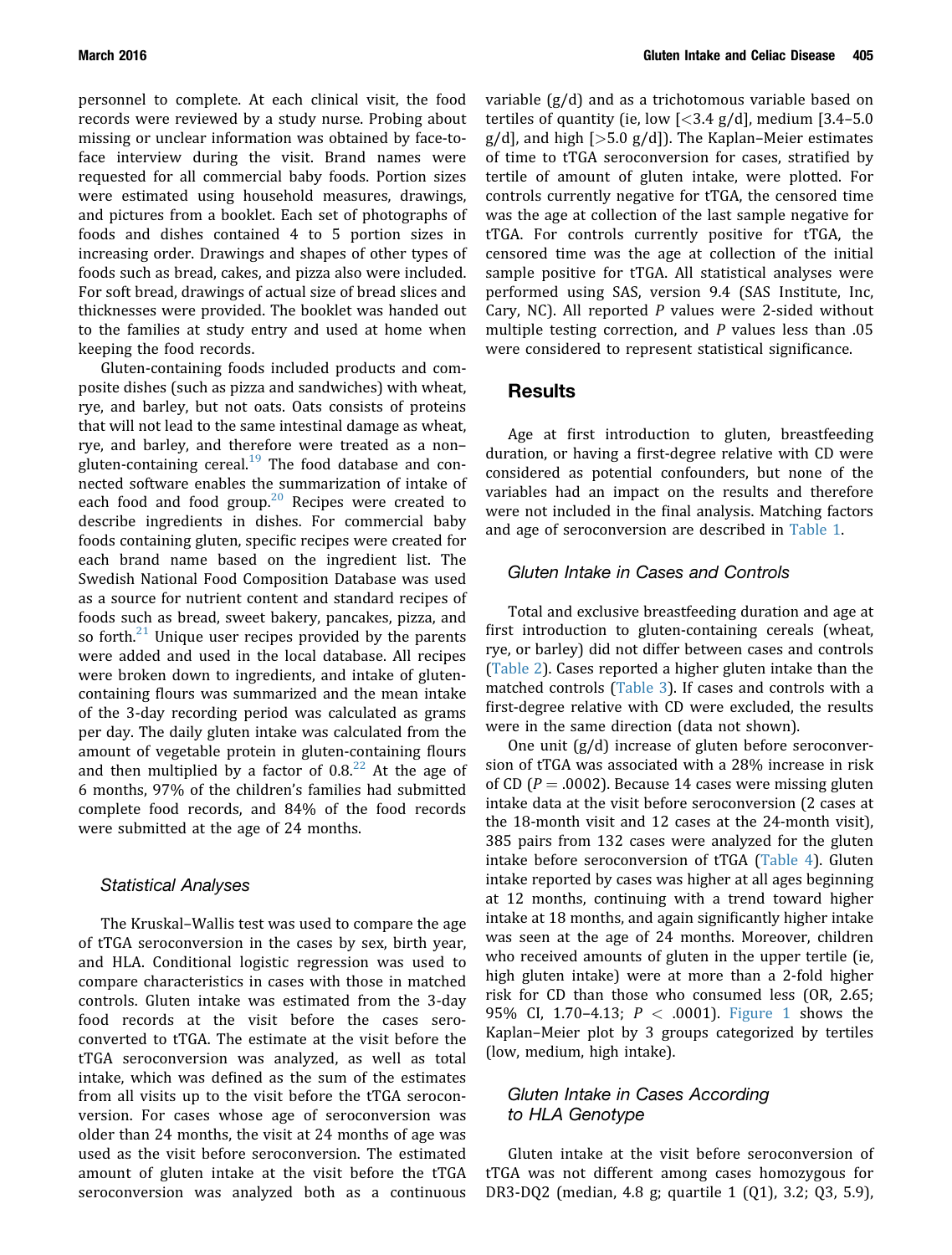<span id="page-3-0"></span>

| Table 1. Matching Factors and Age of tTGA Seroconversion in the TEDDY Swedish Birth Cohort and in Children With Celiac |  |  |  |  |  |  |
|------------------------------------------------------------------------------------------------------------------------|--|--|--|--|--|--|
| Disease                                                                                                                |  |  |  |  |  |  |

| Matching factor | Birth cohort ( $N = 2062$ )<br>N(%) | Celiac disease ( $N = 146$ )<br>N(% | Age of tTGA seroconversion<br>Median, $mo$ (Q1, Q3) | $P$ value <sup>a</sup> |
|-----------------|-------------------------------------|-------------------------------------|-----------------------------------------------------|------------------------|
| Sex             |                                     |                                     |                                                     |                        |
| <b>Boys</b>     | 1055 (51)                           | 49 (34)                             | 29 (21, 48)                                         | .066                   |
| Girls           | 1007 (49)                           | 97 (66)                             | 24 (18, 36)                                         |                        |
| Birth year      |                                     |                                     |                                                     |                        |
| 2004            | 91(4)                               | 8 (6)                               |                                                     |                        |
| 2005            | 366 (18)                            | 37(25)                              | 28 (18, 48)                                         | .066 <sup>b</sup>      |
| 2006            | 377 (18)                            | 22(15)                              | 30(21, 59)                                          |                        |
| 2007            | 412 (20)                            | 31(21)                              | 24 (20, 37)                                         |                        |
| 2008            | 363 (18)                            | 25(17)                              | 30(22, 36)                                          |                        |
| 2009            | 385 (19)                            | 19 (13)                             | 21 (17, 24)                                         |                        |
| 2010            | 68 (3)                              | 4 (3)                               |                                                     |                        |
| HLA genotype    |                                     |                                     |                                                     |                        |
| DR3-DQ2/DR3-DQ2 | 438 (21)                            | 70 (48)                             | 21.5 (17, 28)                                       | < .0001                |
| DR3-DQ2/DR4-DQ8 | 868 (42)                            | 48 (33)                             | 36 (22.5, 48.5) <sup>c</sup>                        |                        |
| DR3-DQ2/DR9     | 1 $(<1)$                            |                                     |                                                     |                        |
| DR4-DQ8/DR4-DQ8 | 455 (22)                            | 26 (18)                             | 35 (21.5, 37) <sup>d</sup>                          |                        |
| DR4-DQ8/DR8     | 268 (13)                            | 2(1)                                |                                                     |                        |
| DR4-DQ8/DR1     | 18(1)                               |                                     |                                                     |                        |
| DR4-DQ8/DR13    | 13 $(1)$                            |                                     |                                                     |                        |
| DR4-DQ8/DR9     | 1 $(<1)$                            |                                     |                                                     |                        |

<sup>a</sup>Kruskal-Wallis test P value.

<sup>b</sup>2004 and 2010 were not included because of the small number of observations.

c Including DR3-DQ2/DR4-DQ8 and DR3-DQ2/DR9.

<sup>d</sup>Including DR4-DQ8/DR4-DQ8, DR4-DQ8/DR8, DR4-DQ8/DR1, DR4-DQ8/DR13, and DR4-DQ8/DR9.

heterozygous for DR3-DQ2 (median, 5.1 g; Q1, 3.8; Q4, 6.3), or in those without DR3-DQ2 (median, 4.9 g; Q1, 3.5; Q3, 5.9) ( $P = .49$ ). To examine whether the association between increased gluten intake and CD risk differed by genetic susceptibility to CD, we examined this association separately in case-control pairs that were homozygous for the matching variable DR3-DQ2, pairs that were heterozygous for DR3-DQ2, and pairs without DR3-DQ2. In DR3-DQ2 homozygotes, children who received gluten in the upper tertile (high gluten intake) had a 3-fold higher risk for celiac disease than those who received less (OR, 3.19; 95% CI, 1.61–6.30;  $P = .001$ ). A similar association was seen in DR3-DQ2 heterozygotes (OR, 2.24; 95% CI, 1.08-4.62;  $P = .030$ ) and in children negative for DR3-DQ2 (OR, 2.43; 95% CI,

0.90–6.54;  $P = .079$ ), albeit the latter did not reach statistical significance.

### **Discussion**

In this nested case-control study, we showed that a high overall intake of gluten during the first 2 years of life, and in particular at 12 months of age, was associated with an increased risk for CD during childhood. More importantly, this association did not differ between children at very high or increased genetic risk for the disease; a high quantity of gluten still was associated with CD in children with no, 1, or 2 copies of the major celiac disease risk HLA-DR3-DQ2 haplotype.

| <b>Table 2.</b> Infant Feeding Characteristics in Children With Celiac Disease and Matched Controls |  |
|-----------------------------------------------------------------------------------------------------|--|
|-----------------------------------------------------------------------------------------------------|--|

| Characteristic                         | Celiac disease ( $N = 146$ )<br>Median (Q1, Q3) | Controls ( $N = 436$ )<br>Median (Q1, Q3) | OR (95% CI)         | P value |
|----------------------------------------|-------------------------------------------------|-------------------------------------------|---------------------|---------|
| Breastfeeding duration, wk             |                                                 |                                           |                     |         |
| Total                                  | 31(20, 40)                                      | 33(18, 43)                                | $0.99(0.99 - 1.00)$ | .361    |
| Exclusive                              | 4 (1, 14)                                       | 6(1, 16)                                  | $0.98(0.96 - 1.00)$ | .124    |
| Age at first introduction, wk          |                                                 |                                           |                     |         |
| Gluten-containing cereals <sup>a</sup> | 22 (18, 24)                                     | 22 (18, 24)                               | $0.99(0.95 - 1.04)$ | .866    |
| Wheat                                  | 22 (20, 25)                                     | 22 (18, 25)                               | 1.00 (0.96-1.05)    | .888    |
| Energy intake, kcal <sup>b</sup>       | 1019 (840, 1164)                                | 1009 (858, 1156)                          | 1.00 (1.00-1.00)    | .450    |

<sup>a</sup>Gluten-containing cereals (wheat, rye, or barley).

 $b$ Total energy intake (kcal) at the visit before the cases first positive tTGA test.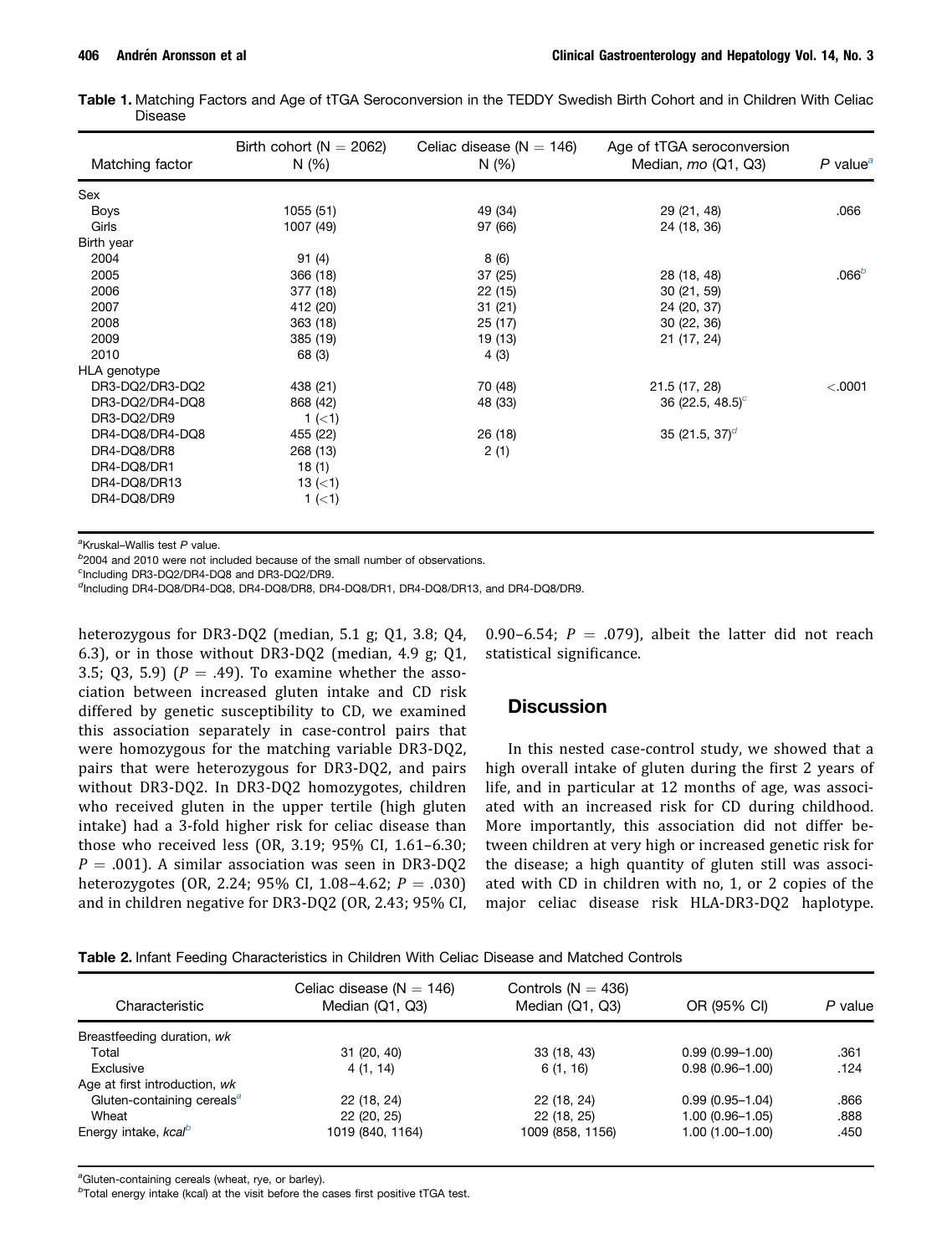| Gluten intake                                                   | Celiac disease ( $N = 146$ ) Controls ( $N = 436$ )<br>Median (Q1, Q3) | Median (Q1, Q3) | OR (95% CI)         | P value |
|-----------------------------------------------------------------|------------------------------------------------------------------------|-----------------|---------------------|---------|
| Total gluten (g) intake before tTGA seroconversion <sup>a</sup> | 10.5 (7.6, 14.2)                                                       | 9.9(5.9, 13.8)  | $1.05(1.01 - 1.10)$ | .030    |
| Gluten (g) intake at the visit before tTGA seroconversion       | 4.9(3.5, 5.9)                                                          | 3.9(2.9, 5.2)   | $1.28(1.13 - 1.46)$ | .0002   |

<span id="page-4-0"></span>Table 3. Daily Gluten Intake in Children With Celiac Disease and Matched Controls

<sup>a</sup>Intake from all visits (sum of all visits) up to the visit before the cases first positive tTGA test.

These findings may contribute to a better understanding of why some, but not all, children at genetic risk develop CD.

Gluten-derived peptides are able to induce immune responses in individuals with DR3-DQ2 as well as with DR4-DQ8. $^{23}$  $^{23}$  $^{23}$  The disease risk is modified further by genotype, DR3-DQ2 homozygous individuals develop CD at an early age.<sup>[24](#page-6-0)</sup> It has been hypothesized that the threshold of tolerance to gluten is dependent on the HLA genotype. $25$  However, this proposed threshold model is supported only by in vitro studies showing that the strongest T-cell response is seen among DR3-DQ2 homozygous individuals who need only a small quantity of stimulatory gluten peptides to activate an immune response. $^{26}$  $^{26}$  $^{26}$  In this study, time to seroconversion of tTGA occurred a median of 12 months earlier among the highrisk group (DR3-DQ2 homozygous) than among the remaining cases with standard risk. It thus is tempting to speculate that the gluten intake needed for triggering CD was dependent on HLA risk genotype in this study. However, we found no indication that the gluten intake according to tertile distribution differed among cases carrying different HLA risk genotypes, indicating that the amount was an independent risk factor for CD to develop.

Only 2 important studies have reported on the amount of gluten intake and subsequent risk for CD. In the European PreventCD study, the mean daily intake (after dose escalation) was not associated with an increased risk for  $CD$ . In contrast, another study indicated that the risk of CD was increased in Swedish children before 2 years of age who were introduced to gluten in large amounts during weaning.<sup>[11](#page-6-0)</sup> Swedish feeding practices differ from other European countries and the United States, which also was confirmed in the TEDDY cohort. $27$  It is traditional to feed infants with cereal-based foods in Sweden. Moreover, Swedish infants are first introduced to gluten-containing foods at an earlier age and in larger amounts compared with other Nordic countries.  $8,14,28$  By tradition, most common cereal-based foods given to Swedish infants are cereal in milk formulations (gruel) or spoon-fed porridges, which are nutritionally similar products. At the age of 6 months, 60% of Swedish children were bottle-fed with 250 to 500 mL of gruel per day and almost all infants were given porridge. $29$  The major source of gluten in glutencontaining commercial baby foods comes from wheat and rye flour. In Sweden, gruels and porridges are available in numerous brands and for different age groups. The gluten-content in these types of products is between 0.3 and 0.7 g gluten per 100 g of prepared product (data based on the recipes created in the Swedish nutrient database). In our study, we showed a sharp increase in the reported amount of gluten between 9 and 12 months of age. This is typically the time when many infants are given gluten-containing commercial feeding products in Sweden. This could suggest that porridges and gruel given in large amounts modulate the risk of CD during early childhood in Sweden after controlling for HLA risk genotype. $^{13}$  $^{13}$  $^{13}$ 

The strength of the present study was the prospective design with the use of a 3-day food record for the dietary assessment of early childhood food consumption. This method provides a more accurate estimation about gluten intake compared with dietary assessment methods using standard portions such as food frequency questionnaires. During the first year of life, parents kept a food record frequently and with a very high compliance rate. The face-to-face visits made it possible to probe about missing portion sizes, which maximized the efforts

Table 4. Daily Gluten Intake at the Clinical Visit Before tTGA Seroconversion in Children With Celiac Disease and Matched **Controls** 

| Age at 3-day<br>food record, mo |       | Celiac disease ( $N = 132$ ) <sup>a</sup> |     | Controls $(N = 385)$     |                     | P value |
|---------------------------------|-------|-------------------------------------------|-----|--------------------------|---------------------|---------|
|                                 | $N^a$ | Median, $g/d^b$ (Q1, Q3)                  | N   | Median, $g/d^b$ (Q1, Q3) | OR (95% CI)         |         |
| 9                               | 6     | 1.6(1.4, 1.8)                             | 17  | 1.9(1.1, 2.4)            | $0.63(0.19 - 2.05)$ | .444    |
| 12                              | 32    | 4.9(3.5, 5.6)                             | 89  | 3.2(2.5, 4.5)            | $1.58(1.17 - 2.13)$ | .003    |
| 18                              | 37    | 4.9(3.9, 5.9)                             | 103 | 3.9(3.2, 5.2)            | $1.22(0.99-1.51)$   | .077    |
| 24                              | 57    | 5.1(3.7, 6.2)                             | 176 | 4.3(3.3, 5.7)            | $1.23(1.01-1.49)$   | .043    |

<sup>a</sup>Children with data missing at the clinic visit before tTGA seroconversion were excluded (N = 14).<br><sup>b</sup>Poperted cluten inteke before age of tTGA expressions in children.

 $<sup>b</sup>$ Reported gluten intake before age of tTGA seroconversion in children.</sup>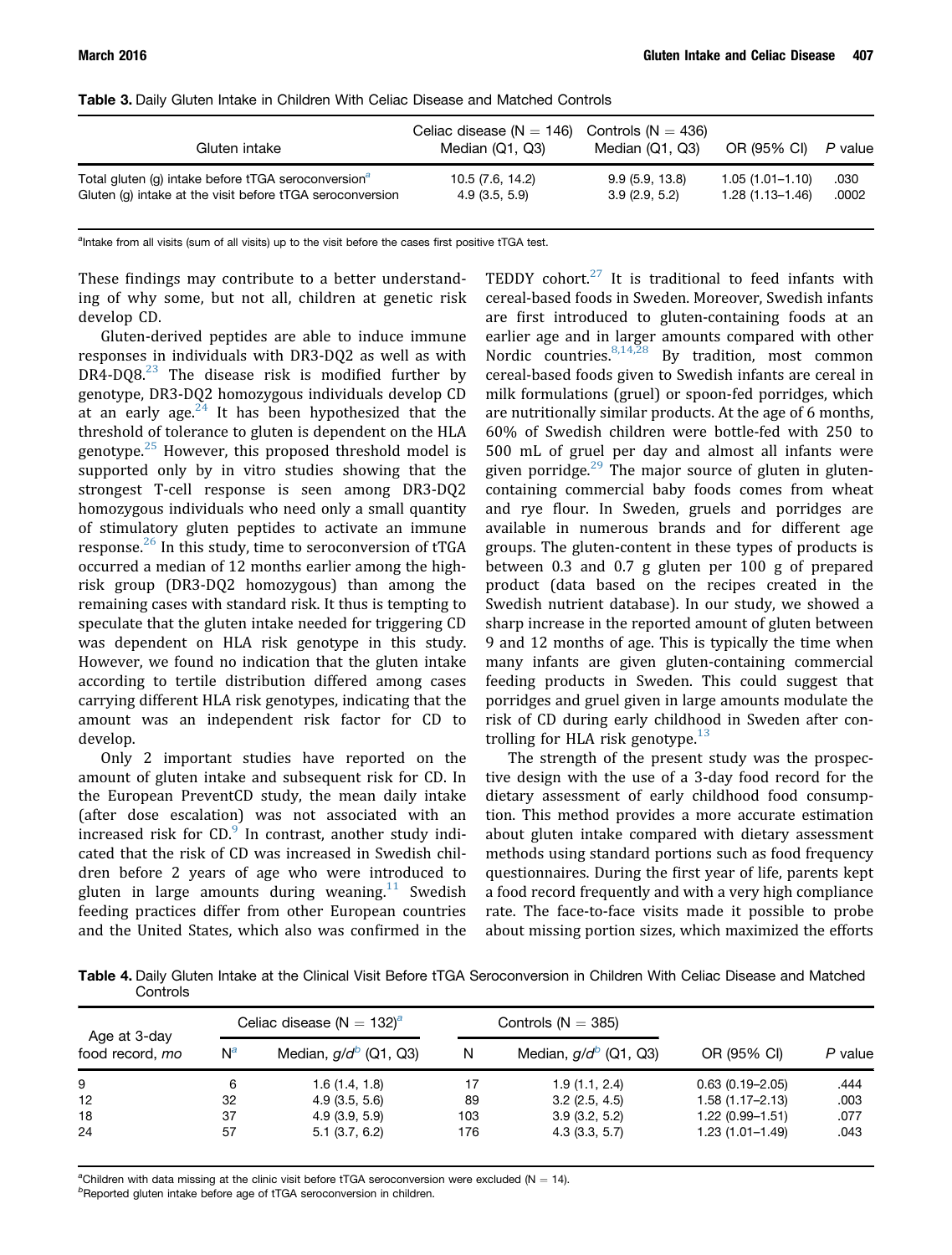<span id="page-5-0"></span>

Figure 1. Time to tTGA positivity by gluten intake (g) at the visit closest before tTGA seroconversion. Gluten intake was categorized by tertiles of quantity (ie, low  $\lfloor$ <3.4 g/d], medium  $\lfloor$ 3.4–5.0 g/d], and high  $\lfloor$ >5.0 g/d]).

of collecting complete data. The prospective design of this birth cohort study enabled us to obtain the diet information before seroconversion of tTGA as a marker of CD. This eliminated the risk of reporting biases or a change in feeding habits because of the knowledge of serology results or disease status. A potential weakness of the study was that we did not analyze information about the number of servings of gluten-containing foods per day. We cannot exclude the possibility, for example, that the number of portions given frequently during the course of the day may have different effects on disease risk.

In conclusion, this study showed that a high intake of gluten during the first 2 years of life is associated with an increased risk of CD. This association was similar in children carrying any of the major HLA risk genotypes for CD. Because these HLA risk genotypes also are widely distributed in the general population, our findings therefore may have consequence for future infant feeding recommendations. Future studies from other countries are warranted to confirm if gluten intake during infancy triggers celiac disease in young children.

### Supplementary Material

Note: To access the supplementary material accompanying this article, visit the online version of Clinical Gastroenterology and Hepatology at [www.cghjournal.org](http://www.cghjournal.org), and at [http://dx.doi.org/10.1016/j.cgh.2015.09.030.](http://dx.doi.org/10.1016/j.cgh.2015.09.030)

#### References

- 1. [Ludvigsson JF, Green PH. Clinical management of coeliac dis](http://refhub.elsevier.com/S1542-3565(15)01332-4/sref1)[ease. J Intern Med 2011;269:560](http://refhub.elsevier.com/S1542-3565(15)01332-4/sref1)–[571](http://refhub.elsevier.com/S1542-3565(15)01332-4/sref1).
- 2. [Catassi C, Gatti S, Fasano A. The new epidemiology of celiac](http://refhub.elsevier.com/S1542-3565(15)01332-4/sref2) [disease. J Pediatr Gastroenterol Nutr 2014;59:S7](http://refhub.elsevier.com/S1542-3565(15)01332-4/sref2)–[S9.](http://refhub.elsevier.com/S1542-3565(15)01332-4/sref2)
- 3. [Sollid LM, Thorsby E. HLA susceptibility genes in celiac disease:](http://refhub.elsevier.com/S1542-3565(15)01332-4/sref3) [genetic mapping and role in pathogenesis. Gastroenterology](http://refhub.elsevier.com/S1542-3565(15)01332-4/sref3) [1993;105:910](http://refhub.elsevier.com/S1542-3565(15)01332-4/sref3)–[922](http://refhub.elsevier.com/S1542-3565(15)01332-4/sref3).
- 4. [Hunt KA, Zhernakova A, Turner G, et al. Newly identi](http://refhub.elsevier.com/S1542-3565(15)01332-4/sref4)fied genetic [risk variants for celiac disease related to the immune response.](http://refhub.elsevier.com/S1542-3565(15)01332-4/sref4) [Nat Genet 2008;40:395](http://refhub.elsevier.com/S1542-3565(15)01332-4/sref4)–[402.](http://refhub.elsevier.com/S1542-3565(15)01332-4/sref4)
- 5. [Ivarsson A, Persson LA, Nyström L, et al. Epidemic of coeliac](http://refhub.elsevier.com/S1542-3565(15)01332-4/sref5) [disease in Swedish children. Acta Paediatr 2000;89:165](http://refhub.elsevier.com/S1542-3565(15)01332-4/sref5)–[171](http://refhub.elsevier.com/S1542-3565(15)01332-4/sref5).
- 6. [Ivarsson A, Myléus A, Norström F, et al. Prevalence of childhood](http://refhub.elsevier.com/S1542-3565(15)01332-4/sref6) [celiac disease and changes in infant feeding. Pediatrics 2013;](http://refhub.elsevier.com/S1542-3565(15)01332-4/sref6) [131:e687](http://refhub.elsevier.com/S1542-3565(15)01332-4/sref6)–[e694.](http://refhub.elsevier.com/S1542-3565(15)01332-4/sref6)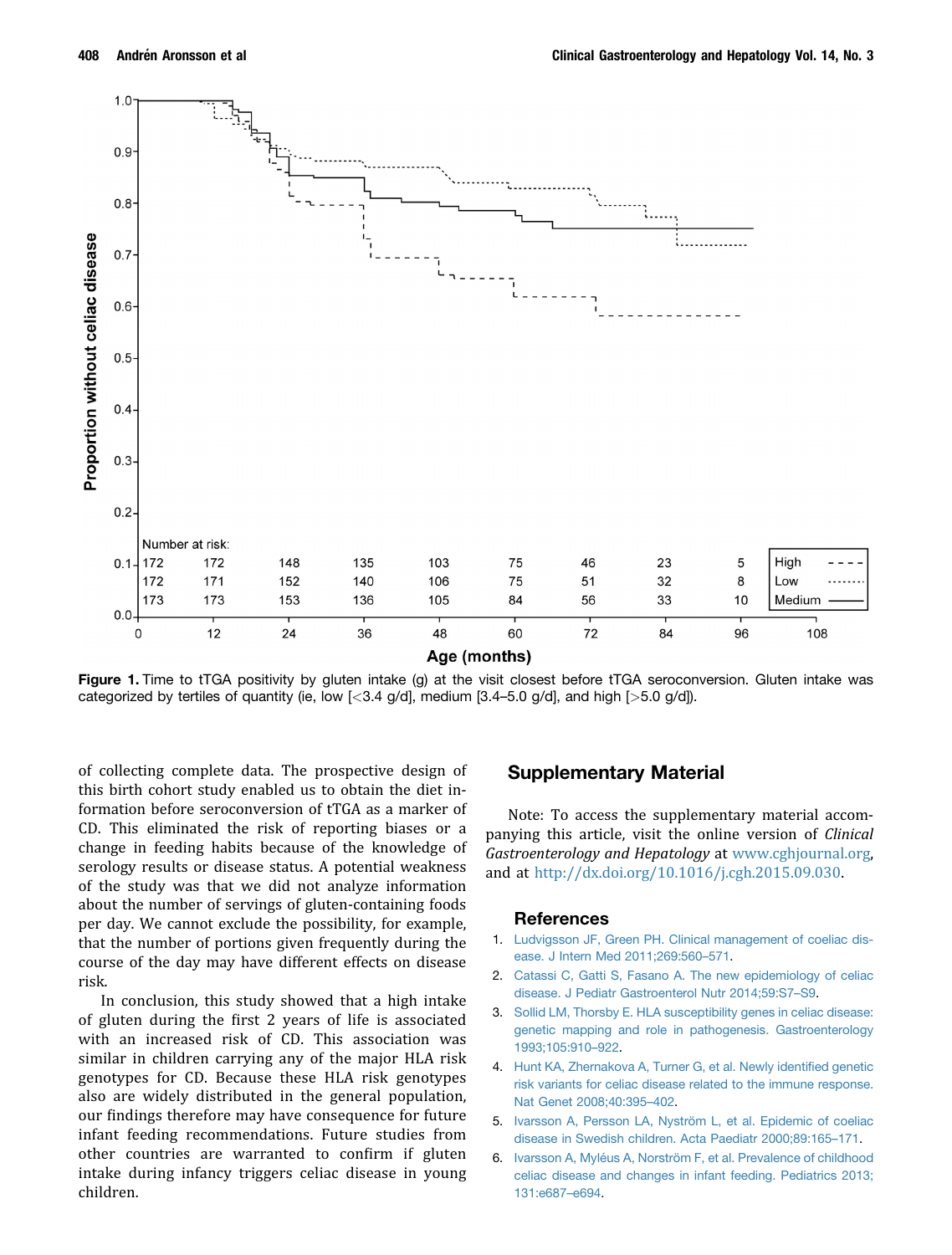- <span id="page-6-0"></span>7. [Stördal K, White RA, Eggesbö M. Early feeding and risk of celiac](http://refhub.elsevier.com/S1542-3565(15)01332-4/sref7) [disease in a prospective birth cohort. Pediatrics 2013;](http://refhub.elsevier.com/S1542-3565(15)01332-4/sref7) [132:e1202](http://refhub.elsevier.com/S1542-3565(15)01332-4/sref7)–[e1209.](http://refhub.elsevier.com/S1542-3565(15)01332-4/sref7)
- 8. [Aronsson CA, Lee H, Liu E, et al. Age at gluten introduction and](http://refhub.elsevier.com/S1542-3565(15)01332-4/sref8) [risk for celiac disease. Pediatrics 2015;135:239](http://refhub.elsevier.com/S1542-3565(15)01332-4/sref8)–[245.](http://refhub.elsevier.com/S1542-3565(15)01332-4/sref8)
- 9. [Vriezinga SM, Auricchio R, Bravi E, et al. Randomized feeding](http://refhub.elsevier.com/S1542-3565(15)01332-4/sref9) [intervention in infants at high risk for celiac disease. N Engl J](http://refhub.elsevier.com/S1542-3565(15)01332-4/sref9) [Med 2014;371:1304](http://refhub.elsevier.com/S1542-3565(15)01332-4/sref9)–[1315](http://refhub.elsevier.com/S1542-3565(15)01332-4/sref9).
- 10. [Lionetti E, Castellaneta S, Francavilla R, et al. Introduction of](http://refhub.elsevier.com/S1542-3565(15)01332-4/sref10) [gluten, HLA status and the risk of celiac disease in children.](http://refhub.elsevier.com/S1542-3565(15)01332-4/sref10) [N Engl J Med 2014;371:1295](http://refhub.elsevier.com/S1542-3565(15)01332-4/sref10)–[1303](http://refhub.elsevier.com/S1542-3565(15)01332-4/sref10).
- 11. [Ivarsson A, Hernell O, Stenlund H, et al. Breast-feeding](http://refhub.elsevier.com/S1542-3565(15)01332-4/sref11) [protects against celiac disease. Am J Clin Nutr 2002;75:](http://refhub.elsevier.com/S1542-3565(15)01332-4/sref11) [914](http://refhub.elsevier.com/S1542-3565(15)01332-4/sref11)–[921.](http://refhub.elsevier.com/S1542-3565(15)01332-4/sref11)
- 12. [TEDDY Study group. The Environmental determinants of Dia](http://refhub.elsevier.com/S1542-3565(15)01332-4/sref12)[betes in The Young \(TEDDY\) study: study design. Pediatr Dia](http://refhub.elsevier.com/S1542-3565(15)01332-4/sref12)[betes 2007;8:286](http://refhub.elsevier.com/S1542-3565(15)01332-4/sref12)–[298.](http://refhub.elsevier.com/S1542-3565(15)01332-4/sref12)
- 13. [Liu E, Lee H, Aronsson CA, et al. HLA Haplotype and country](http://refhub.elsevier.com/S1542-3565(15)01332-4/sref13) [and the risk of celiac disease in early childhood. N Engl J Med](http://refhub.elsevier.com/S1542-3565(15)01332-4/sref13) [2014;371:42](http://refhub.elsevier.com/S1542-3565(15)01332-4/sref13)–[49](http://refhub.elsevier.com/S1542-3565(15)01332-4/sref13).
- 14. [Weile B, Cavell B, Nivenius K, et al. Striking differences in the](http://refhub.elsevier.com/S1542-3565(15)01332-4/sref14) [incidence of childhood celiac disease between Denmark and](http://refhub.elsevier.com/S1542-3565(15)01332-4/sref14) [Sweden: a plausible explanation. J Pediatr Gastroenterol Nutr](http://refhub.elsevier.com/S1542-3565(15)01332-4/sref14) [1995;21:64](http://refhub.elsevier.com/S1542-3565(15)01332-4/sref14)–[68.](http://refhub.elsevier.com/S1542-3565(15)01332-4/sref14)
- 15. [TEDDY Study group. The Environmental Determinants of Dia](http://refhub.elsevier.com/S1542-3565(15)01332-4/sref15)[betes in The Young \(TEDDY\) study. Ann N Y Acad Sci 2008;](http://refhub.elsevier.com/S1542-3565(15)01332-4/sref15) [1150:1](http://refhub.elsevier.com/S1542-3565(15)01332-4/sref15)–[13.](http://refhub.elsevier.com/S1542-3565(15)01332-4/sref15)
- 16. [Hagopian WA, Erlich H, Lernmark Å, et al. The Environmental](http://refhub.elsevier.com/S1542-3565(15)01332-4/sref16) [Determinants of Diabetes in The Young \(TEDDY\): genetic criteria](http://refhub.elsevier.com/S1542-3565(15)01332-4/sref16) [and international diabetes risk screening of 410 000 infants.](http://refhub.elsevier.com/S1542-3565(15)01332-4/sref16) [Pediatr Diabetes 2011;12:733](http://refhub.elsevier.com/S1542-3565(15)01332-4/sref16)–[743](http://refhub.elsevier.com/S1542-3565(15)01332-4/sref16).
- 17. [Vehik K, Fiske SW, Logan CD, et al. Methods, quality control](http://refhub.elsevier.com/S1542-3565(15)01332-4/sref17) [and specimen management in an international multi-center](http://refhub.elsevier.com/S1542-3565(15)01332-4/sref17) [investigation of type 1 diabetes: TEDDY. Diabetes Metab Res](http://refhub.elsevier.com/S1542-3565(15)01332-4/sref17) [Rev 2013;29:557](http://refhub.elsevier.com/S1542-3565(15)01332-4/sref17)–[567.](http://refhub.elsevier.com/S1542-3565(15)01332-4/sref17)
- 18. [Yang J, Lynch KF, Uusitalo U, et al. Factors associated with](http://refhub.elsevier.com/S1542-3565(15)01332-4/sref18) [longitudinal food record compliance in a paediatric cohort study.](http://refhub.elsevier.com/S1542-3565(15)01332-4/sref18) [Public Health Nutr 2015;19:1](http://refhub.elsevier.com/S1542-3565(15)01332-4/sref18)–[10](http://refhub.elsevier.com/S1542-3565(15)01332-4/sref18).
- 19. [Koskinen O, Villanen M, Korponay-Szabo I, et al. Oats do not](http://refhub.elsevier.com/S1542-3565(15)01332-4/sref19) [induce systemic or mucosal autoantibody response in children](http://refhub.elsevier.com/S1542-3565(15)01332-4/sref19) [with coeliac disease. J Pediatr Gastroenterol Nutr 2009;48:](http://refhub.elsevier.com/S1542-3565(15)01332-4/sref19) [559](http://refhub.elsevier.com/S1542-3565(15)01332-4/sref19)–[565](http://refhub.elsevier.com/S1542-3565(15)01332-4/sref19).
- 20. [Uusitalo U, Kronberg-Kippilä C, Andren Aronsson C, et al. Food](http://refhub.elsevier.com/S1542-3565(15)01332-4/sref20) [composition database harmonization for between-country](http://refhub.elsevier.com/S1542-3565(15)01332-4/sref20) [comparisons of nutrient data in the TEDDY study. J Food](http://refhub.elsevier.com/S1542-3565(15)01332-4/sref20) [Compost Anal 2011;24:494](http://refhub.elsevier.com/S1542-3565(15)01332-4/sref20)–[505](http://refhub.elsevier.com/S1542-3565(15)01332-4/sref20).
- 21. National Food Agency, Uppsala, Sweden. The Swedish Food Composition Database. Available: [http://www.slv.se/en-gb/](http://www.slv.se/en-gb/Group1/Food-and-Nutrition/The-Food-Database/) [Group1/Food-and-Nutrition/The-Food-Database/.](http://www.slv.se/en-gb/Group1/Food-and-Nutrition/The-Food-Database/) Assessed: November 20, 2014.
- 22. [van Overbeek FM, Uil-Dieterman IG, Mol IW, et al. The daily](http://refhub.elsevier.com/S1542-3565(15)01332-4/sref22) [gluten intake in relatives of patients with coeliac disease](http://refhub.elsevier.com/S1542-3565(15)01332-4/sref22) [compared with that of the general Dutch population. Eur J](http://refhub.elsevier.com/S1542-3565(15)01332-4/sref22) [Gastroenterol Hepatol 1997;9:1097](http://refhub.elsevier.com/S1542-3565(15)01332-4/sref22)–[1099.](http://refhub.elsevier.com/S1542-3565(15)01332-4/sref22)
- 23. [Arentz-Hansen H, McAdam SN, Molberg Ö, et al. Celiac lesion T](http://refhub.elsevier.com/S1542-3565(15)01332-4/sref23) [cells recognize epitopes that cluster in regions of gliadines rich](http://refhub.elsevier.com/S1542-3565(15)01332-4/sref23) [in proline residues. Gastroenterology 2002;123:803](http://refhub.elsevier.com/S1542-3565(15)01332-4/sref23)–[809.](http://refhub.elsevier.com/S1542-3565(15)01332-4/sref23)
- 24. [Mearin ML, Biemond I, Peña AS, et al. HLA-DR phenotypes in](http://refhub.elsevier.com/S1542-3565(15)01332-4/sref24) [Spanish coeliac children: their contribution to the understanding](http://refhub.elsevier.com/S1542-3565(15)01332-4/sref24) [of the genetics of the disease. Gut 1983;24:532](http://refhub.elsevier.com/S1542-3565(15)01332-4/sref24)–[537.](http://refhub.elsevier.com/S1542-3565(15)01332-4/sref24)
- 25. [Tjon J, van Bergen J, Koning F. Celiac disease: how compli](http://refhub.elsevier.com/S1542-3565(15)01332-4/sref25)[cated can it get? Immunogenetics 2010;62:641](http://refhub.elsevier.com/S1542-3565(15)01332-4/sref25)–[651.](http://refhub.elsevier.com/S1542-3565(15)01332-4/sref25)
- 26. [Vader W, Stepniak D, Kooy Y, et al. The HLA-DQ2 gene dose](http://refhub.elsevier.com/S1542-3565(15)01332-4/sref26) [effect in celiac disease is directly related to the magnitude and](http://refhub.elsevier.com/S1542-3565(15)01332-4/sref26) breadth of gluten-specifi[c T cell responses. Proc Natl Acad Sci](http://refhub.elsevier.com/S1542-3565(15)01332-4/sref26) [U S A 2003;100:12390](http://refhub.elsevier.com/S1542-3565(15)01332-4/sref26)–[12395.](http://refhub.elsevier.com/S1542-3565(15)01332-4/sref26)
- 27. [Andrén Aronsson C, Uusitalo U, Vehik K, et al. Age at](http://refhub.elsevier.com/S1542-3565(15)01332-4/sref27) first [introduction to complementary foods is associated with socio](http://refhub.elsevier.com/S1542-3565(15)01332-4/sref27)[demographic factors in children with increased genetic risk of](http://refhub.elsevier.com/S1542-3565(15)01332-4/sref27) [developing type 1 diabetes. Matern Child Nutr 2015;](http://refhub.elsevier.com/S1542-3565(15)01332-4/sref27) [11:803](http://refhub.elsevier.com/S1542-3565(15)01332-4/sref27)–[814](http://refhub.elsevier.com/S1542-3565(15)01332-4/sref27).
- 28. [Ascher H, Holm K, Kristiansson B, et al. Different features of](http://refhub.elsevier.com/S1542-3565(15)01332-4/sref28) [coeliac disease in two neighbouring countries. Arc Dis Child](http://refhub.elsevier.com/S1542-3565(15)01332-4/sref28) [1993;69:375](http://refhub.elsevier.com/S1542-3565(15)01332-4/sref28)–[380.](http://refhub.elsevier.com/S1542-3565(15)01332-4/sref28)
- 29. [Almquist-Tangen G, Dahlgren J, Rosvall J, et al. Milk cereal drink](http://refhub.elsevier.com/S1542-3565(15)01332-4/sref29) [increases BMI risk at 12 and 18 months, but formula does not.](http://refhub.elsevier.com/S1542-3565(15)01332-4/sref29) [Acta Paediatr 2013;102:1174](http://refhub.elsevier.com/S1542-3565(15)01332-4/sref29)–[1179.](http://refhub.elsevier.com/S1542-3565(15)01332-4/sref29)

#### Reprint requests

Address requests for reprints to: Daniel Agardh, MD, PhD, Department of Clinical Sciences, Diabetes and Celiac Disease Unit, Lund University, Clinical Research Center, Building 60:11, Jan Waldenströms Gata 35, 205 02 Malmö, Sweden. e-mail: [daniel.agardh@med.lu.se](mailto:daniel.agardh@med.lu.se); fax: +46 40 391065.

#### Acknowledgments

The authors express their gratitude to the families who participated in the study. Members of the TEDDY Study Group are listed in the [Supplementary](#page-7-0) [Appendix](#page-7-0).

#### Conflicts of interest

The authors disclose no conflicts.

#### Funding

This study was funded by U01 DK63829, U01 DK63861, U01 DK63821, U01 DK63865, U01 DK63863, U01 DK63836, U01 DK63790, UC4 DK63829, UC4 DK63861, UC4 DK63821, UC4 DK63865, UC4 DK63863, UC4 DK63836, UC4 DK95300, and UC4 DK100238, and contract HHSN267200700014C from the National Institute of Diabetes and Digestive and Kidney Diseases, National Institute of Allergy and Infectious Diseases, National Institute of Child Health and Human Development, National Institute of Environmental Health Sciences, Juvenile Diabetes Research Foundation, and Centers for Disease Control and Prevention. This work was supported in part by the National Institutes of Health/National Center for Advancing Translational Sciences Clinical and Translational Science Awards to the University of Florida (UL1 TR000064) and the University of Colorado (UL1 TR001082).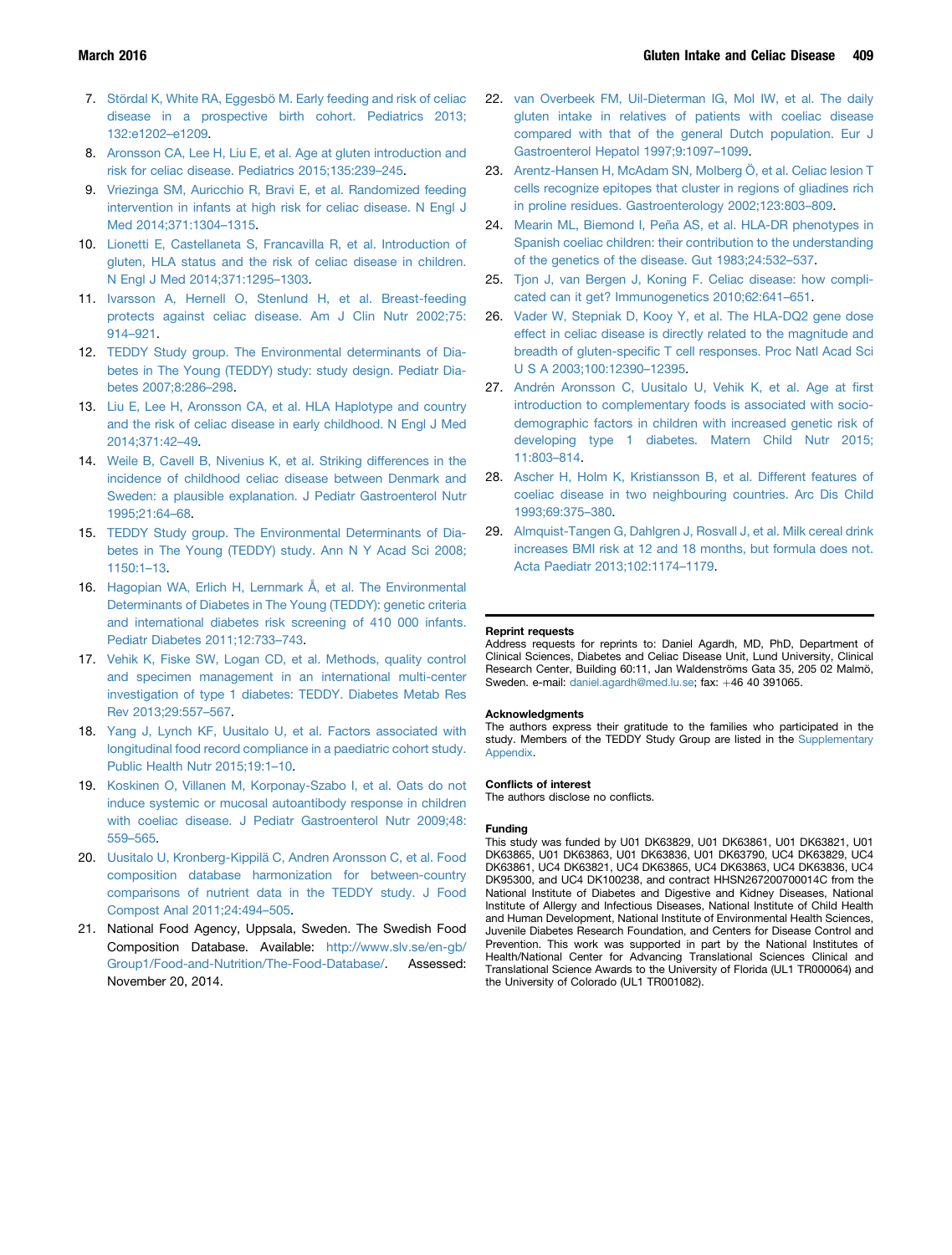## <span id="page-7-0"></span>Supplementary Appendix 1

# The Teddy Study Group

The following were members of the Colorado Clinical Center: Marian Rewers, MD, PhD, Principal Inves-<br>tigator,<sup>1,4-6,10,11</sup> Kimberly Bautista,<sup>12</sup> Judith tigator,<sup>1,4–6,10,11</sup> Kimberly Bautista,<sup>12</sup> Judith Baxter, <sup>9,10,12,15</sup> Ruth Bedoy,<sup>2</sup> Daniel Felipe-Morales, Brigitte I. Frohnert, MD,<sup>14</sup> Patricia Gesualdo, 2,6,12,14,15 Michelle Hoffman, 12-14 Rachel Karban, <sup>12</sup> Edwin Liu, MD, PhD, $^{13}$  Jill Norris, PhD, $^{2,3,12}$  Adela Samper-Imaz, Andrea Steck, MD,<sup>3,14</sup> Kathleen Waugh,<sup>6,7,12,15</sup> and Hali Wright<sup>12</sup> (University of Colorado, Anschutz Medical Campus, Barbara Davis Center for Childhood Diabetes).

The following were members of the Georgia/Florida Clinical Center: Jin-Xiong She, PhD, Principal Investigator, $1,3,4,11$  Desmond Schatz, MD, PhD (University of Florida), $4,5,7,8$  Diane Hopkins, $12$  Leigh Steed, $12-15$  Jamie Thomas (University of Florida),<sup>6,12</sup> Janey Adams (University of Florida),<sup>12</sup> Katherine Silvis,<sup>2</sup> Michael Haller, MD, PhD (University of Florida), $14$  Melissa Gardiner, Richard McIndoe, PhD, Ashok Sharma, Joshua Williams, Gabriela Foghis, Stephen W. Anderson, MD (Pediatric Endocrine Associates, Atlanta), and Richard Robinson (Center for Biotechnology and Genomic Medicine, Georgia Regents University).

The following were members of the Germany Clinical Center: Anette G. Ziegler, MD, PhD, Principal Investigator,  $1,3,4,11$  Andreas Beyerlein, PhD,<sup>2</sup> Ezio Bonifacio, PhD (Center for Regenerative Therapies, TU Dresden),<sup>5</sup> Michael Hummel, MD, PhD, $^{13}$  Sandra Hummel, PhD, $^{2}$ Kristina Foterek (Research Institute for Child Nutrition, Dortmund), $2$  Mathilde Kersting, PhD (Research Institute for Child Nutrition, Dortmund),<sup>2</sup> Annette Knopff,<sup>7</sup> Sibylle Koletzko, MD, PhD (Dr. von Hauner Children's Hospital, Department of Gastroenterology, Ludwig Maximillians University Munich), $^{13}$  Claudia Peplow, $^{12}$  Roswith Roth, PhD,<sup>9</sup> Joanna Stock, 9,12 Elisabeth Strauss, <sup>12</sup> Katharina Warncke,  $MD<sub>14</sub><sup>14</sup>$  and Christiane Winkler, PhD<sup>2,12,15</sup> (Forschergruppe Diabetes e.V. and Institute of Diabetes Research, Helmholtz Zentrum München, and Klinikum rechts der Isar, Technische Universität München).

The following were members of the Finland Clinical Center: Jorma Toppari, MD, PhD, Principal Investigator (University of Turku, Turku University Hospital, Hospital District of Southwest Finland), $1,4,11,14$  Olli G. Simell, MD, PhD (University of Turku, Turku University Hospital, Hospital District of Southwest Finland),<sup>1,4,11,13</sup> Annika Adamsson, PhD (Turku University Hospital, Hospital District of Southwest Finland),<sup>12</sup> Heikki Hyöty, MD, PhD (University of Tampere, Tampere University Hospital),<sup>6</sup> Jorma Ilonen, MD, PhD (University of Turku, University of Kuopio),<sup>3</sup> Sanna Jokipuu (Turku University Hospital, Hospital District of Southwest Finland), Tiina Kallio (Turku University Hospital, Hospital District of Southwest Finland), Miia Kähönen (University of Oulu, Oulu University Hospital), Mikael Knip, MD, PhD (University of

Tampere, Tampere University Hospital),<sup>5</sup> Annika Koivu (University of Turku, Turku University Hospital, Hospital District of Southwest Finland), Mirva Koreasalo (University of Tampere, Tampere University Hospital, National Institute for Health and Welfare, Finland), $^2$  Kalle Kurppa, MD, PhD (University of Tampere, Tampere University Hospital), $^{13}$  Maria Lönnrot, MD, PhD (University of Tampere, Tampere University Hospital), <sup>6</sup> Elina Mäntymäki (University of Turku, Turku University Hospital, Hospital District of Southwest Finland), Katja Multasuo (University of Oulu, Oulu University Hospital), Juha Mykkänen, PhD (University of Turku, Turku University Hospital, Hospital District of Southwest Finland),<sup>3</sup> Tiina Niininen (University of Tampere, Tampere University Hospital), $12$  Mia Nyblom (University of Tampere, Tampere University Hospital), Petra Rajala (Turku University Hospital, Hospital District of Southwest Finland), Jenna Rautanen (Tampere University Hospital, National Institute for Health and Welfare, Finland), Anne Riikonen (University of Tampere, Tampere University Hospital), Minna Romo (University of Turku, Turku University Hospital, Hospital District of Southwest Finland), Satu Simell, MD, PhD (Turku University Hospital, Hospital District of Southwest Finland, Tampere University Hospital),<sup>13</sup> Tuula Simell, PhD (University of Turku, Turku University Hospital, Hospital District of Southwest Finland), Ville Simell (University of Turku, Turku University Hospital, Hospital District of Southwest Finland),<sup>13</sup> Maija Sjöberg (University of Turku, Turku University Hospital, Hospital District of Southwest Finland), $^{12,14}$  Aino Stenius (University of Oulu, Oulu University Hospital),<sup>12</sup> Maria Särmä (Turku University Hospital, Hospital District of Southwest Finland), Sini Vainionpää (Turku University Hospital, Hospital District of Southwest Finland), Eeva Varjonen (University of Turku, Turku University Hospital, Hospital District of Southwest Finland),<sup>12</sup> Riitta Veijola, MD, PhD (University of Oulu, Oulu University Hospital), $14$  Suvi M. Virtanen, MD, PhD (University of Tampere, Tampere University Hospital, National Institute for Health and Welfare, Finland),<sup>2</sup> Mari Vähä-Mäkilä (Turku University Hospital, Hospital District of Southwest Finland), and Mari Åkerlund (University of Tampere, Tampere University Hospital, National Institute for Health and Welfare, Finland).

The following were members of the Sweden Clinical Center: Åke Lernmark, PhD, Principal Investigator, $1,3-6,8,10,11,15$  Daniel Agardh, MD, PhD, $13$  Carin Andrén Aronsson,<sup>2,13</sup> Maria Ask, Jenny Bremer, Ulla-Marie Carlsson, Corrado Cilio, PhD, MD,<sup>5</sup> Emelie Ericson-Hallström, Lina Fransson, Thomas Gard, Joanna Gerardsson, Rasmus Bennet, Monica Hansen, Gertie Hansson,<sup>12</sup> Cecilia Harmby, Susanne Hyberg, Fredrik Johansen, Berglind Jonasdottir, MD, Helena Elding Larsson, MD, PhD, <sup>6,14</sup> Sigrid Lenrick Forss, Markus Lundgren, MD,<sup>14</sup> Maria Månsson-Martinez, Maria Markan, Jessica Melin,<sup>12</sup> Zeliha Mestan, Kobra Rahmati, Anita Ramelius, Anna Rosenquist, Falastin Salami, Sara Sibthorpe, Birgitta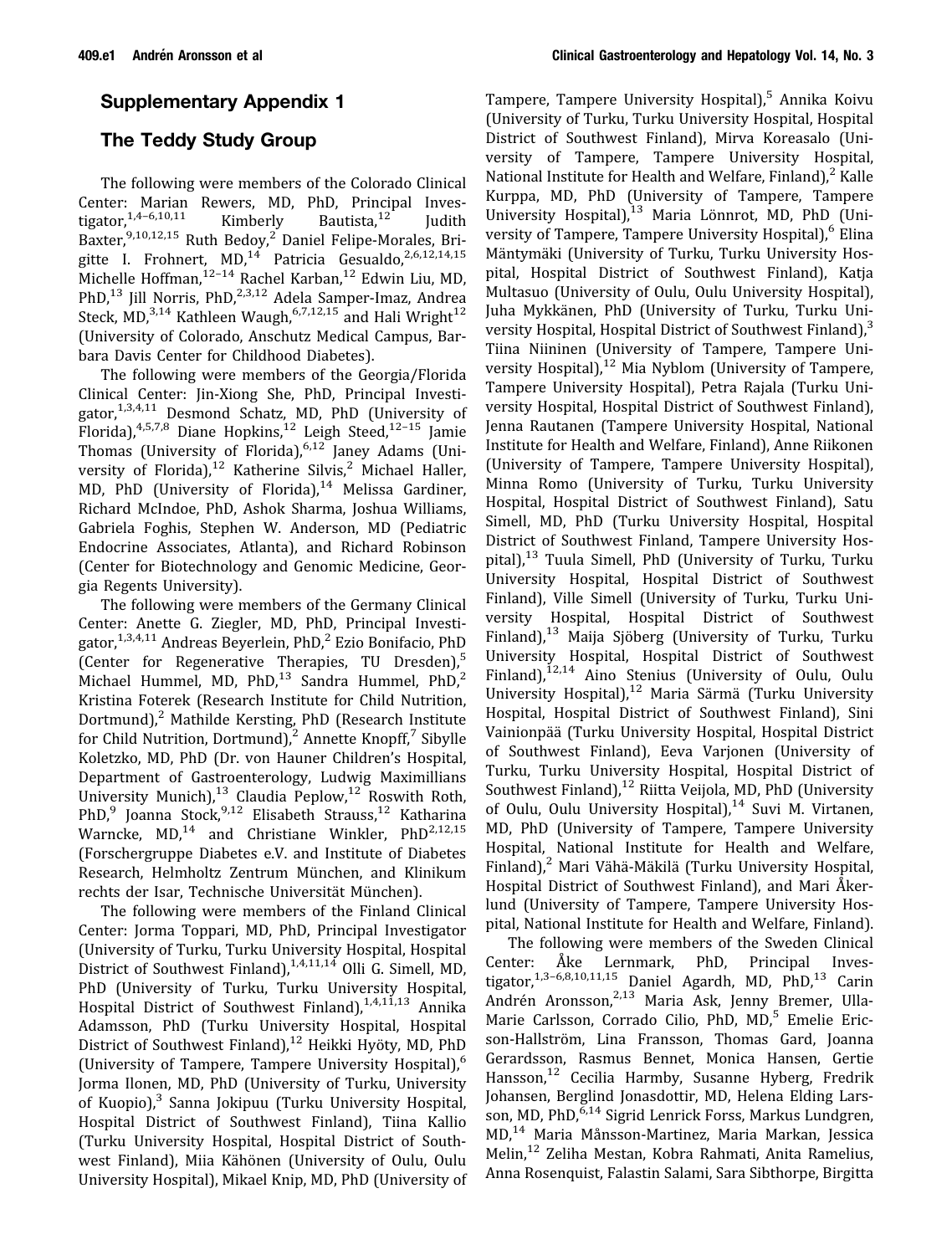Sjöberg, Ulrica Swartling, PhD,<sup>9,12</sup> Evelyn Tekum Amboh, Erika Trulsson, Carina Törn, PhD,<sup>3,15</sup> Anne Wallin, Åsa Wimar,<sup>12,14</sup> and Sofie Åberg (Lund University).

The following were members of the Washington Clinical Center: William A. Hagopian, MD, PhD, Principal Investigator,  $1,3-7,11,13,14$  Michael Killian,  $6,7,12,13$  Claire Cowen Crouch,<sup>12,14,15</sup> Jennifer Skidmore,<sup>2</sup> Stephen Ayres, Kayleen Dunson, Rachel Hervey, Corbin Johnson, Rachel Lyons, Arlene Meyer, Denise Mulenga, Elizabeth Scott, Joshua Stabbert, Alexander Tarr, Morgan Uland, and John Willis (Pacific Northwest Diabetes Research Institute).

The following were members of the Pennsylvania Satellite Center: Dorothy Becker, MD, Margaret Franciscus, MaryEllen Dalmagro-Elias Smith, $<sup>2</sup>$  Ashi Daftary, MD,</sup> Mary Beth Klein, and Chrystal Yates (Children's Hospital of Pittsburgh of University of Pittsburgh Medical Center).

The following were members of the Data Coordinating Center: Jeffrey P. Krischer, PhD, Principal Investigator,1,4,5,10,11 Michael Abbondondolo, Sarah Austin-Gonzalez, Sandra Baethke, Rasheedah Brown, 12,15 Brant Burkhardt, PhD,<sup>5,6</sup> Martha Butterworth,<sup>2</sup> Joanna Clasen, David Cuthbertson, Christopher Eberhard, Steven Fiske,<sup>9</sup> Dena Garcia, Jennifer Garmeson, Veena Gowda, Kathleen Heyman, Francisco Perez Laras, Hye-Seung Lee,

PhD,<sup>1,2,13,15</sup> Shu Liu, Xiang Liu, PhD,<sup>2,3,9,14</sup> Kristian Lynch, PhD,<sup>5,6,9,15</sup> Jamie Malloy, Cristina McCarthy,<sup>12,15</sup> Wendy McLeod, Steven Meulemans, Chris Shaffer, Laura Smith, PhD,<sup>9,12</sup> Susan Smith,<sup>12,15</sup> Noah Sulman, PhD, Roy Tamura, PhD,<sup>1,2,13</sup> Ulla Uusitalo, PhD,<sup>2,15</sup> Kendra Vehik, PhD,<sup>4–6,14,15</sup> Ponni Vijayakandipan, Keith Wood, and Jimin Yang, PhD,  $RD^{2,15}$ ; and past staff included Lori Ballard and David Hadley, PhD (University of South Florida).

The project scientist was Beena Akolkar, PhD<sup>1,3-7,10,11</sup> (National Institutes of Diabetes and Digestive and Kidney Diseases).

The following were other contributors: Kasia Bourcier, PhD<sup>5</sup> (National Institutes of Allergy and Infectious Diseases), Thomas Briese, PhD<sup>6,15</sup> (Columbia University), Suzanne Bennett Johnson, PhD<sup>9,12</sup> (Florida State University) and Eric Triplett, PhD<sup>6</sup> (University of Florida).

The committees were as follows:  $<sup>1</sup>$ Ancillary Studies,</sup> The committees were as follows: <sup>1</sup>Ancillary Studies,<br><sup>2</sup>Diet, <sup>3</sup>Genetics, <sup>4</sup>Human Subjects/Publicity/Publications, <sup>5</sup>Immune Markers, <sup>6</sup>Infectious Agents, <sup>7</sup>Laboratory Implementation, <sup>8</sup>Maternal Studies, <sup>9</sup>Psychosocial,  $10Q$ uality Assurance,  $11$ Steering,  $12$ Study Coordinators,  $13$ Celiac Disease,  $14$ Clinical Implementation, and  $15$ Quality Assurance Subcommittee on Data Quality.